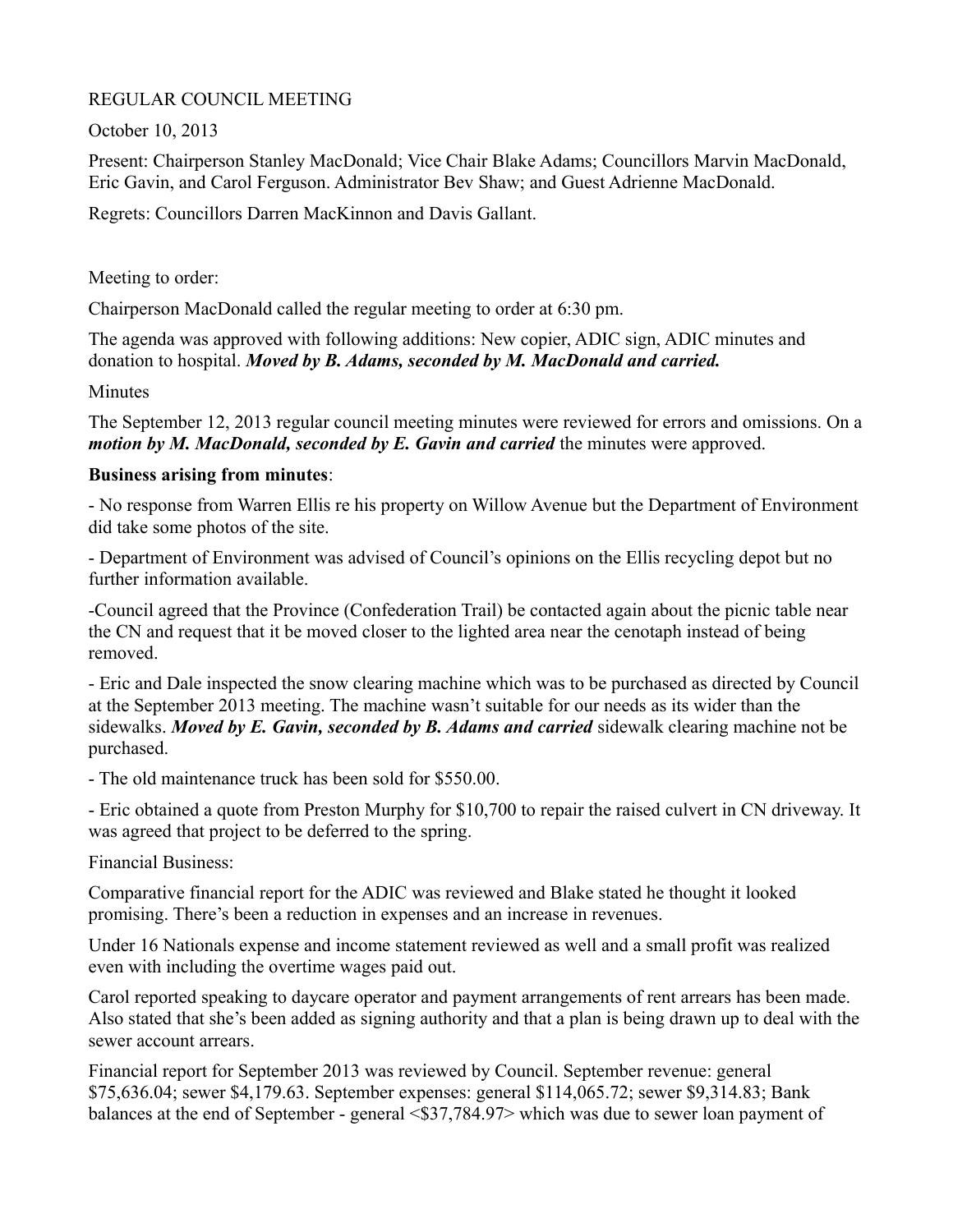\$35,442.40 being withdrawn on September  $30<sup>th</sup>$  but on October 1<sup>st</sup>, \$30,000 was transferred to general from sewer plus a deposit of \$18,992.33 was made to make a balance of \$11,207.36; sewer \$96,377.37. Copies of budget report to September 30/13 circulated to Council. It was *moved by B. Adams, seconded by E. Gavin and carried* that financial report be approved.

#### NEW BUSINESS

#### Police report

RCMP Constable in attendance and the September police report was reviewed saying members spent 188 hours on O'Leary business with 25 calls for service. Provincial statutes breakdown for September - 4 speeding violations, 4 non-moving traffic violations, 3 seatbelt violations, 2 Liquor Control Act violations and 6 written warnings. Two criminal background checks were completed.

#### Chairperson's report

In Stanley's written report he reported attending the Georgetown Conference which was very interesting. He also attended several meetings regarding the CN station. Stanley attended fundraising committee meetings for the Hospital Foundation and the Potato Museum hosted the Fall Flavours Culinary Event. A business association has been revitalized in O'Leary and the next scheduled meeting is Oct  $21<sup>st</sup>$ .

### Administrator's report

Written report circulated to Council. Bev noted that it might be beneficial for Council to lobby the Province about rebooting the Municipalities Act upgrade. It was *moved by B. Adams, seconded by C. Ferguson and carried* that letters be written to the Provincial Minister responsible for the Municipalities Act as well as to the Federation of PEI Municipalities. Business/ building permits - nil.

Also mentioned in the Administrator's report was the need to set priorities for the sidewalk project due to the reduced funding. It was *moved by B. Adams, seconded by C. Ferguson and carried* that Main Street sidewalks be given priority and Bev to have Davis outline the most urgent areas. It was noted that the Province should be lobbied to have Centennial Avenue widened.

*Development & Tourism* - Blake reported the Planning Board has met twice and talks are about zoning of certain areas, street expansions, and commercial developments. Next meeting tentatively scheduled for October 21<sup>st</sup>. The tax concession policy amendment has been deferred to November meeting. Eric suggested that government be lobbied to support new businesses wishing to get established in West Prince - this was as a result of the sandwich factory closing announcement.

*Fire Protection* - Chief Blair Perry submitted a written report saying that in September 7 emergency calls were answered with 6 being motor vehicle accidents and 1 false alarm. Curtis Gray has decided to resign from the department due to education reasons. The department is preparing for Halloween. *Moved by M. MacDonald, seconded by B. Adams and carried that Council agree with the Fire* Department executive to share one firefighting position between Jonathon MacNeil and Derek Smallman. (Eric abstained from discussion and voting.)

*Recreation* - Tylan's written report circulated to Council reporting Up West Winter Fest committee has been meeting on a weekly basis and event is scheduled for Jan. 10 - 19. After school activities has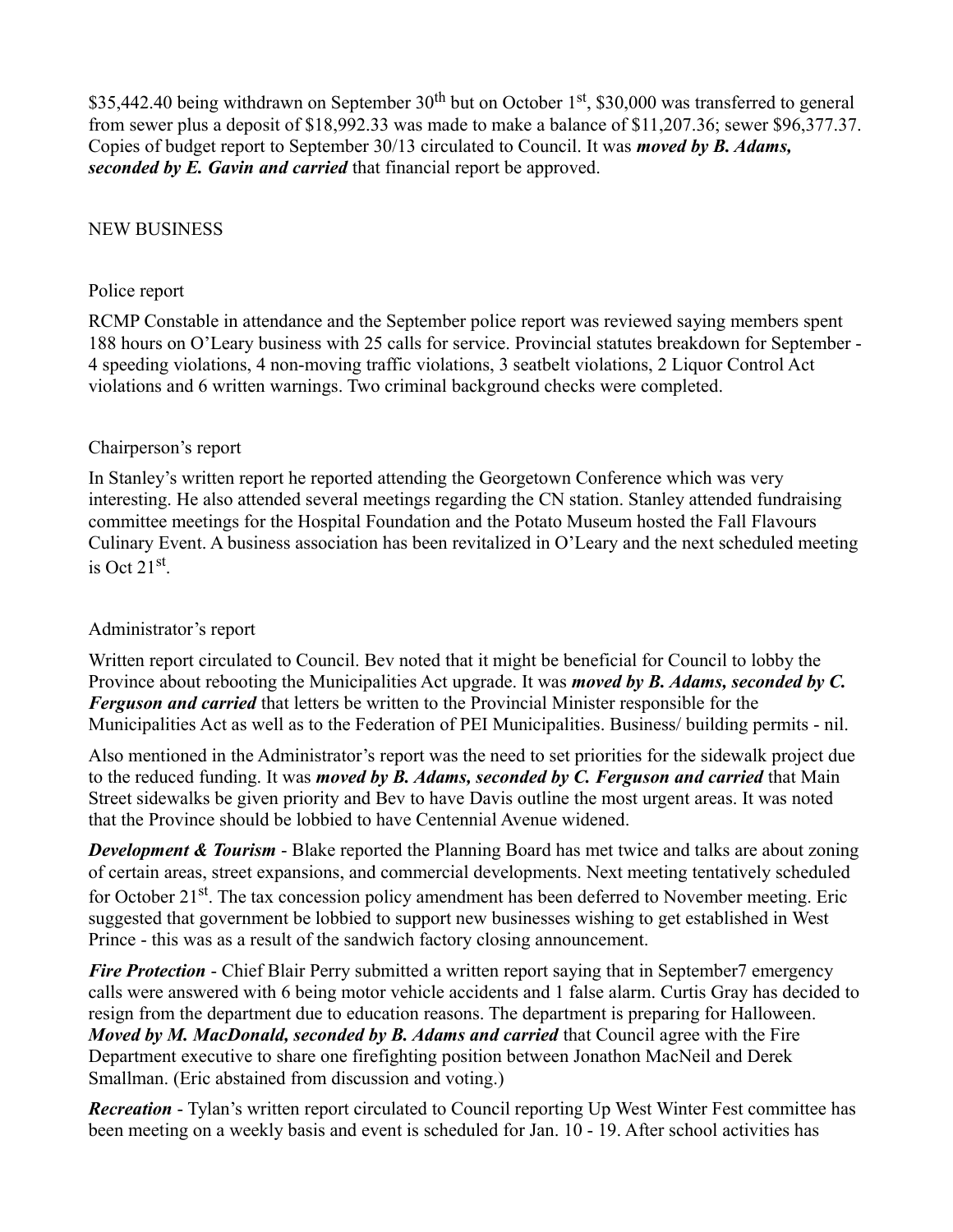begun on Tuesdays and Wednesdays, a co-ed provincial softball tournament is tentatively planned for O'Leary on October 19<sup>th</sup> and 20<sup>th</sup> and the Recreation fall flyer will be released on Oct. 17<sup>th</sup>. Tylan has been approached about hosting the 2014 Under 14 Girls Fast Pitch Nationals. It was *moved by M. MacDonald, seconded by E. Gavin and carried* that the Recreation Department proceed with offer to host the Under 14 Nationals but to get preliminary confirmation of government sponsorship and volunteer support.

*Sanitation/Streets/Properties* - Eric reported that the Co-op requires a new lateral line and a quote for underground drilling from JC Drilling was received for \$3400.

### FPEIM Semi Annual meeting

Bev advised that deadline for registration is tomorrow and it was suggested that Davis may be interested. To email him.

# CN Renovations

After much discussion about proposed renovations, it was *moved by B. Adams, seconded by E. Gavin* that prospective tenant, Curtis Ellis, be advised that a second bathroom wasn't feasible at this time but may be reconsidered if proven required and satisfactory arrangements can be made with current tenants. Renovations beyond the ones already approved the Island Community Fund and ACOA were approved as follows: Replacement of 3 exterior doors with new steel doors swinging out instead of in, construction of 4 foot hallway to make private access to washroom with changes to doorways, relocation of two electrical panels, relocation of alarm keypad, new heat pumps to be installed with 1 compressor and 3 inverters and wall in north end to be removed. *Motion carried.*

## Newcomers Association

Bev reported that this group is being formed in O'Leary with Eva Rodgerson spearheading. They will be welcoming a doctor doing a site visit on October  $15<sup>th</sup>$  and Council is invited to attend a meet and greet on that day at the O'Leary Community Complex.

# Daycare cabinets

Three quotes were reviewed and it was *moved by B. Adams, seconded by E. Gavin* that new cabinets be purchased for the daycare from Money's Worth at \$1896 plus taxes. To check out used counter top for \$100. *Motion carried.*

Tax Concession Policy

To be tabled to December meeting.

Terry Fox Run request

It was agreed by council that no donation be made due to the contribution that the O'Leary Recreation Department makes during their Terry Fox Run.

# **Other business and correspondence**:

(Carol left meeting about 8:25 pm.)

Photocopier quotes were tabled to November meeting.

Quotes and diagram of lighted sign for the ADIC were reviewed. *Moved by E. Gavin, seconded by B. Adams* that quote from Sign Station for \$1572.23 plus taxes be accepted. *Motion carried.*